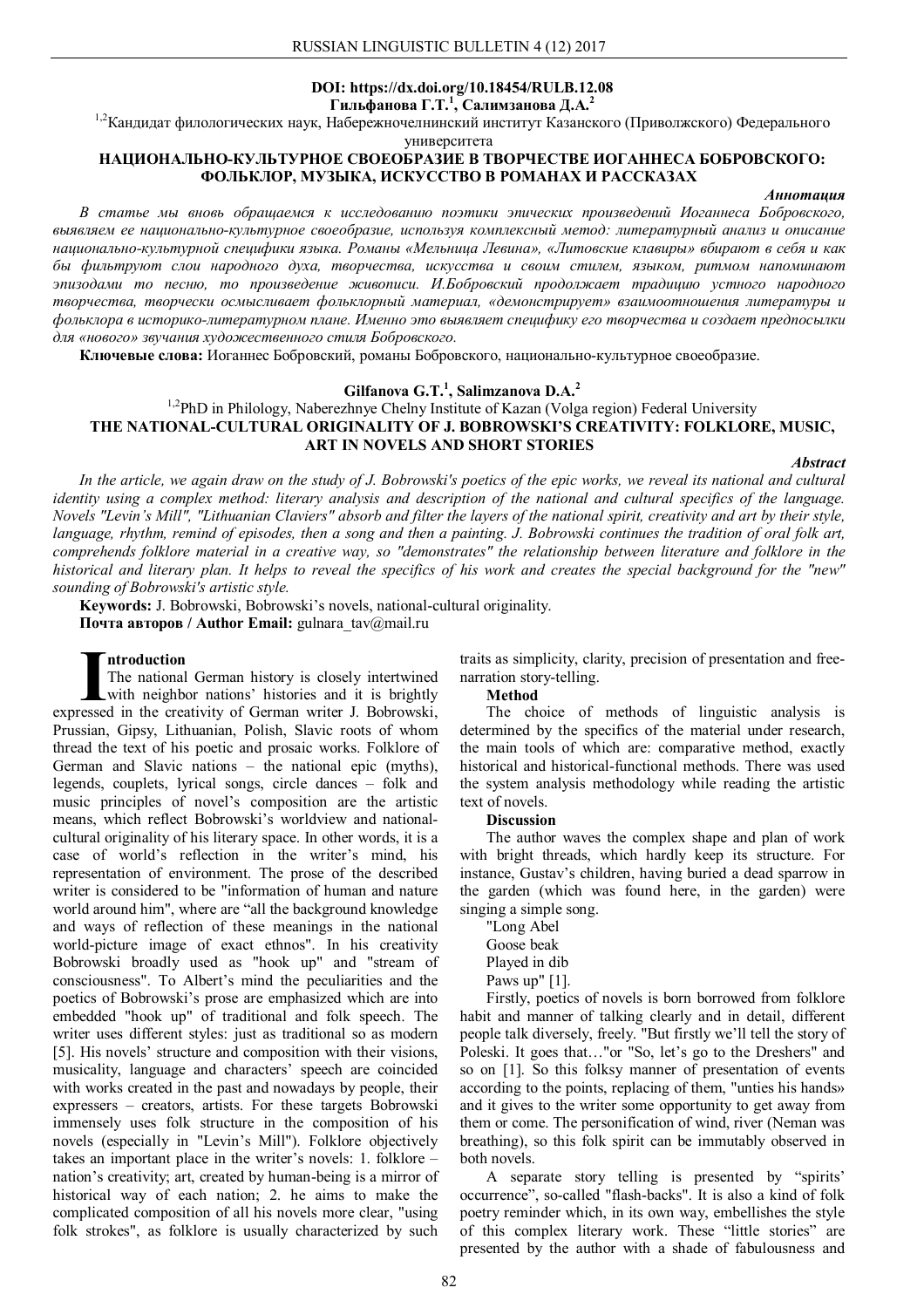singularity. "The spirits' occurrence" along with folk traditions, folk songs the subject of which is a historic events of 1863 (the rebellion of the Poles in the Duchy of Posen in Galicia), — all these work as a connection with the folk art. Memories of nine years old events and uprisal of kosiners make feeling bitterly, sad, awakens a sense of loss and even causes tears of Yan Marcin and Geete and tears of Marie and Levin.

Memories are on the fields of Russian Poland in Cracow, and are always where people will never accept them [1]. The strength of national spirit can be also observed in Vayzhmantel song where Bobrowski's thought is released; humiliated and offended nation – «but fury of our fire is rising… Spits, spits mow the enemies' army …» [1] will rise from "smoke and ashes" and avenge the ground of "fathers and grandfathers". So by using of folk song – the folk legend, – the author enriches the material of his novel, and thereby achieves plainness of its presentation.

From the first lines of writing, in particular, in the novel "Levin's Mill", we point its fantastic beginning, which reminds the refrain, the author revoices a bit differently: "The main thing is to begin and, of course, it's known where to do but nothing more is evident here – only the first paragraph, and it is still in doubt". And then it begins as a fairy tale: "In the lower reaches of the Visula River, in a small flow of it in the 70s was a village of the last century, which was populated mostly by Germans". It should be noted also that folk outset used by Bobrowski was not only in his novels but also in the stories, he uses material freely, he looks for and finds his own ways of narration, skillfully conveys the vitality of oral legends in writing. The fact that the writer really appreciated the oral folk legend, also confirm his stories "Malige dancer", "Lithuanian history." "They say, once there stood a beggar. And so every night, "vividness of speech to the narration is also given to the "Lithuanian tradition" – another name of "Lithuanian history." "Malige dancer" leaves the same impression as if you are reading not just a story, but some legend or fairy tale. The very beginning of the writing's manner reminds us of the oral folk tale, so the reader is informed of time and place of the action: "We will tell you a whole story about the dancer of Malige. It began in August, thirty-ninth year, at the end of the month, in a diminutive provincial town" [1]. Ever since childhood, having learned the depth, the beauty of the national life, songs and dances, Bobrowski tends to diverse using of German, Polish and Lithuanian folklore elements, knowledge of which he skillfully applied, having showed his attitude to the controversial relationship of German, Polish and Lithuanian nations, and even Gipsy and other nationalities. «Miracle of miracles, Moses climbed to the water» or "the water in river raise – Moshe shouted:» Oh! It's a trouble! » [1]. Or, when the writer uses the elements of a fairy tale and personificates the nature in Lithuanian song, in Lithuanian fairy tales the main characters talk to the sun, moon and stars in difficult life situations. Sympathizing the deity of the day, helps them (as in our case, the moon gives necessary advice to one of the main characters).

From an early age Bobrowski was fond of music and painting. The writer was devoted to his youthful fascination with poetry, music and art (in 1938 he studied art history at the Humboldt University) until his death. Therefore, it should be noted that both novels absorb and filter the national spirit, creativity, and their construction, style, language, rhythm – all these elements work together as a song or a painting masterpiece. While reading literary text, it sometimes strikes your mind that you are listening to music

(folk or classical), or looking through a work of art. The attention of Voigt in the church ("Lithuanian Clavier") was drawn to a picture of the 16th century, which had a relation with the type of Salzburg churches, stringent hall structures (they were erected by Austrian exiles, when after a long plague the abandoned villages began to revive again). "Epitaph is a wooden board in a rich gold bolection frame, which was strongly peeled: to a certain Bartel Skrinius, his image at the bottom and at the top, under the crown. The middle part-gifts offered to the temple. The space of the temple, only slightly indicated at the edges, is widely disclosed in depth; in the background – along the white road crowd of peasants was approaching with pitchforks and spears; they are following the cross which is carried by the red-haired man. Painting was like singing, it seemed, it could be heard: "We pray to the Holy Spirit …" [6]. In this regard, G. Fensen said: «The visual dominants in the prose of Bobrowski. Perception categories are related with categories of visual image» [6].

Artistically, with knowledge of the musical school, he gives a description of folk songs, dances. For example, during the summer celebration of Baptist congregation there was a song "… of was being sung in four voices … and are singing now – soprano has beautiful modulation: firstly terce down, then quint up … other voices continued on the same note …" [1]. Or «at the christening of Gustav in Malken Frau Palm orders «Sobotka»: country four tacts motive with dance quarters under which feet tap themselves, but just a little sad at the end» [1].

The following passage of "Levin's Mill" clearly indicates a relationship of Bobrowski's verbal music with fugue by Bach. "In Strasburg Habedank plays at the funeral, Vayzhmantel sings a song of his own composition … on four tact tune the size of four quarter that begins on a low note, but with at each line it raises by the tone at regular drops per quart at each line but with the constant increase in the tone of each new line, the song no one present is able to evaluate" [1]. Yes, and for no one it had occurred, that Vayzhmantel «composed» the melody, which is based on a form of polyphonic music works. In fact, by this description of «new brand» Vayzhmantel songs, the author gives the concept of musical term – a fugue. Critics have already noted the affinity of the novel's form to the «sound architectonic» of Bach: Fugues, transitions from one tone to another … musical element inherent in a fugue: «ricercar», ceaseless repetition of topic, returning, growth of it [6].

## **Results**

J. Bobrowski creates a complex composition of novels (introduction of theme, repeated returnings, voice system) and there is neither a clearly outlined plot, nor a sequence of narration in them as there is no deliberate narrative course like the story itself. The folk-poetic style, the "free independent style" of the writer (the author preserves the poetic simplicity and inner majesty by which folklore can be characterized and in his texts, using "samples of works of folk art from folklore legends" [2, P. 70]) was borrowed by a number of young writers of the 1970s and received its new «sound» [2]. «The breadth and diversity of our lives confronted him with the problem of creating his own style: a laconic narrative with the perspective of depicting an action,» says H. Fensen in his article of literary journal «Text and Criticism» [9, P. 32]. Bobrowski's prose is like a «symphony of ancient sounds, in which the reality is represented in its full entirety, and he insistently and convincingly voiced them. This goal was served by the choice of words, the construction of sentences and rhythm «[6].